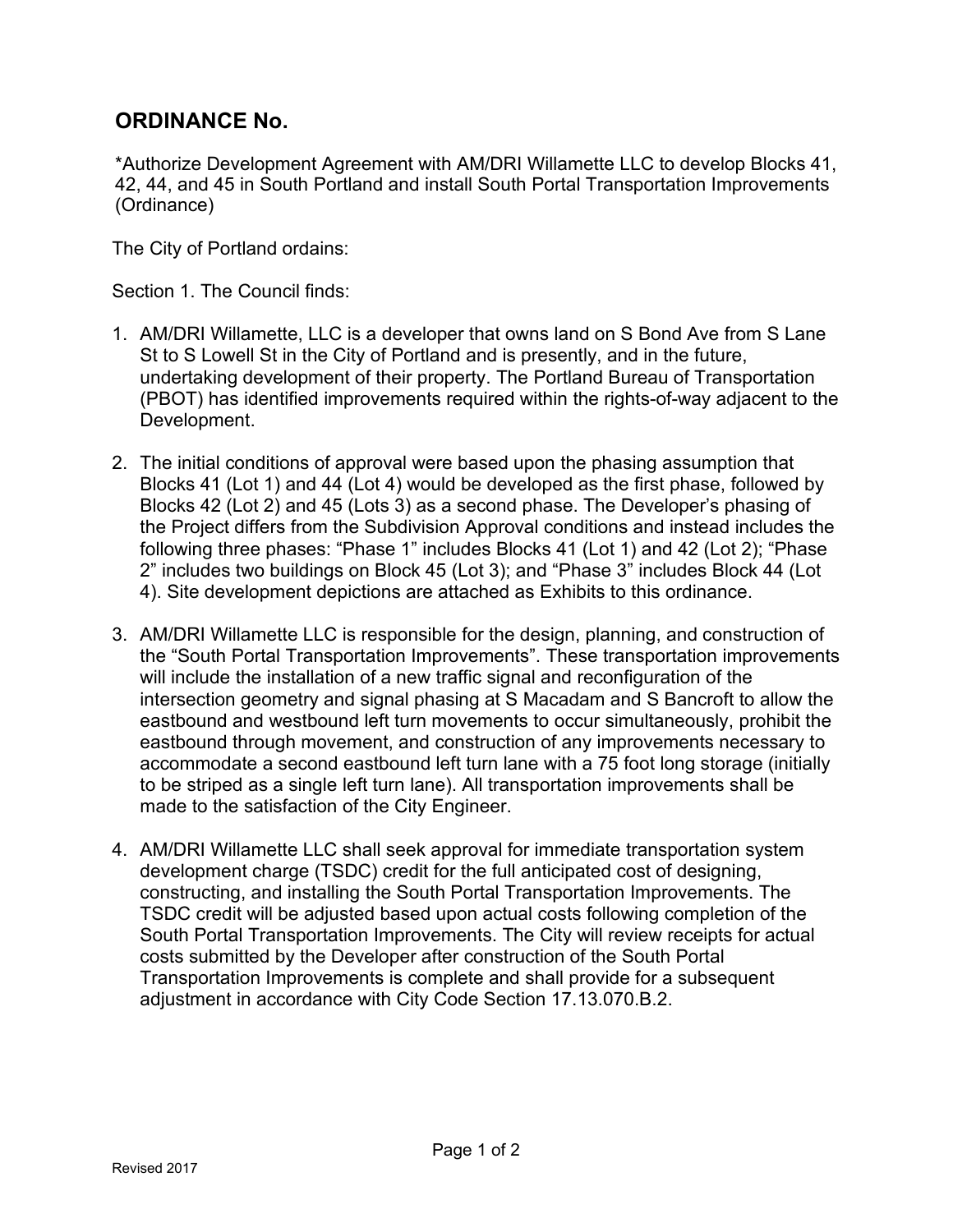5. The Development Agreement, attached as Exhibit A to this ordinance, was developed by PBOT working with AM/DRI Willamette LLC to govern design and construction of the transportation system improvements established as conditions of Development Approval LU 20-102914 DZM AD GW, and ensure the City's interests are protected.

NOW, THEREFORE, the Council directs:

a. The Director of the Bureau of Transportation is authorized to execute Exhibit A on behalf of the City in substantially similar form to those attached to this ordinance.

Section 2. The Council declares that an emergency exists because the proposed development is in progress and provides housing supply*;* therefore, this Ordinance shall be in full force and effect from and after its passage by the Council.

Passed by the Council, **Mary Hull Caballero Mary Hull Caballero** 

Commissioner Jo Ann Hardesty **By** Prepared by: Gene Yamamoto: CB Date Prepared: 4/28/2021 Deputy

Auditor of the City of Portland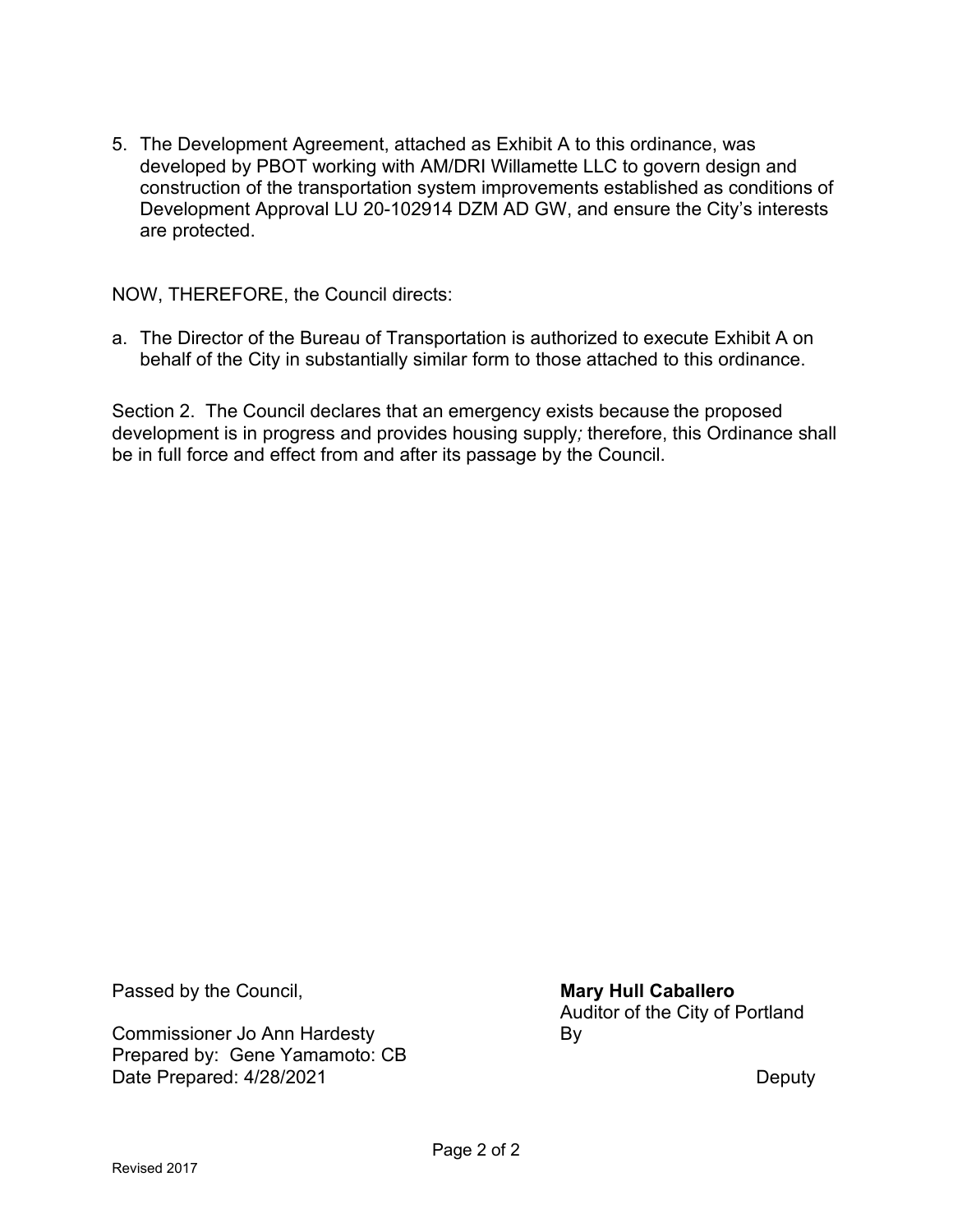# Agenda No. **412ORDINANCE NO.**

Title

\*Authorize Development Agreement with AM/DRI Willamette LLC to develop Blocks 41, 42, 44, and 45 in South Portland and install South Portal Transportation Improvements (Ordinance)

| <b>INTRODUCED BY</b><br>Commissioner/Auditor:<br>Jo Ann Hardesty                                                                                     | CLERK USE: DATE FILED May 25, 2021     |
|------------------------------------------------------------------------------------------------------------------------------------------------------|----------------------------------------|
| <b>COMMISSIONER APPROVAL</b>                                                                                                                         | Mary Hull Caballero                    |
| Mayor-Finance & Administration - Wheeler                                                                                                             | Auditor of the City of Portland        |
| Position 1/Utilities - Rubio                                                                                                                         |                                        |
| Position 2/Works - Ryan                                                                                                                              | Keelan McClymont<br>By:                |
| 1 Nordet<br>Position 3/Affairs - Hardesty                                                                                                            |                                        |
| Position 4/Safety - Mapps                                                                                                                            | <b>ACTION TAKEN:</b>                   |
| <b>BUREAU APPROVAL</b>                                                                                                                               |                                        |
| Bureau: PBOT<br>Bureau Head:<br>Digitally signed by Christopher<br>Christopher Warner<br>Date: 2021.05.13 10:04:12 -07'00                            |                                        |
| Gene Yamamoto<br>Prepared by:<br>4/28/2021<br>Date Prepared:                                                                                         |                                        |
| Impact Statement<br>Amends Budget<br>Completed                                                                                                       |                                        |
| <b>Portland Policy Document</b><br>If "Yes" requires City Policy paragraph stated<br>in document.<br>No<br>Yesl                                      |                                        |
| <b>City Auditor Office Approval:</b><br>required for Code Ordinances                                                                                 |                                        |
| Digita<br><b>City Attorney Approval:</b><br>Eric<br>by Er<br>required for contract, code, easemerghaffner2021.85.07<br>franchise, comp plan, charter | signed<br>Shaffner<br>12:14 18 -07'00' |
| <b>Council Meeting Date</b><br>June 2, 2021                                                                                                          |                                        |

| <b>AGENDA</b>                                                                | <b>FOUR-FIFTHS AGENDA</b> | <b>COMMISSIONERS VOTED</b><br>AS FOLLOWS: |             |             |
|------------------------------------------------------------------------------|---------------------------|-------------------------------------------|-------------|-------------|
| <b>TIME CERTAIN</b><br>Start time: _____                                     |                           |                                           | <b>YEAS</b> | <b>NAYS</b> |
| Total amount of time needed:<br>(for presentation, testimony and discussion) | 1. Rubio                  | 1. Rubio                                  |             |             |
|                                                                              | 2. Ryan                   | 2. Ryan                                   |             |             |
| <b>CONSENT</b>                                                               | 3. Hardesty               | 3. Hardesty                               |             |             |
| <b>REGULAR</b>                                                               | 4. Mapps                  | 4. Mapps                                  |             |             |
| Total amount of time needed:<br>(for presentation, testimony and discussion) | Wheeler                   | Wheeler                                   |             |             |
|                                                                              |                           |                                           |             |             |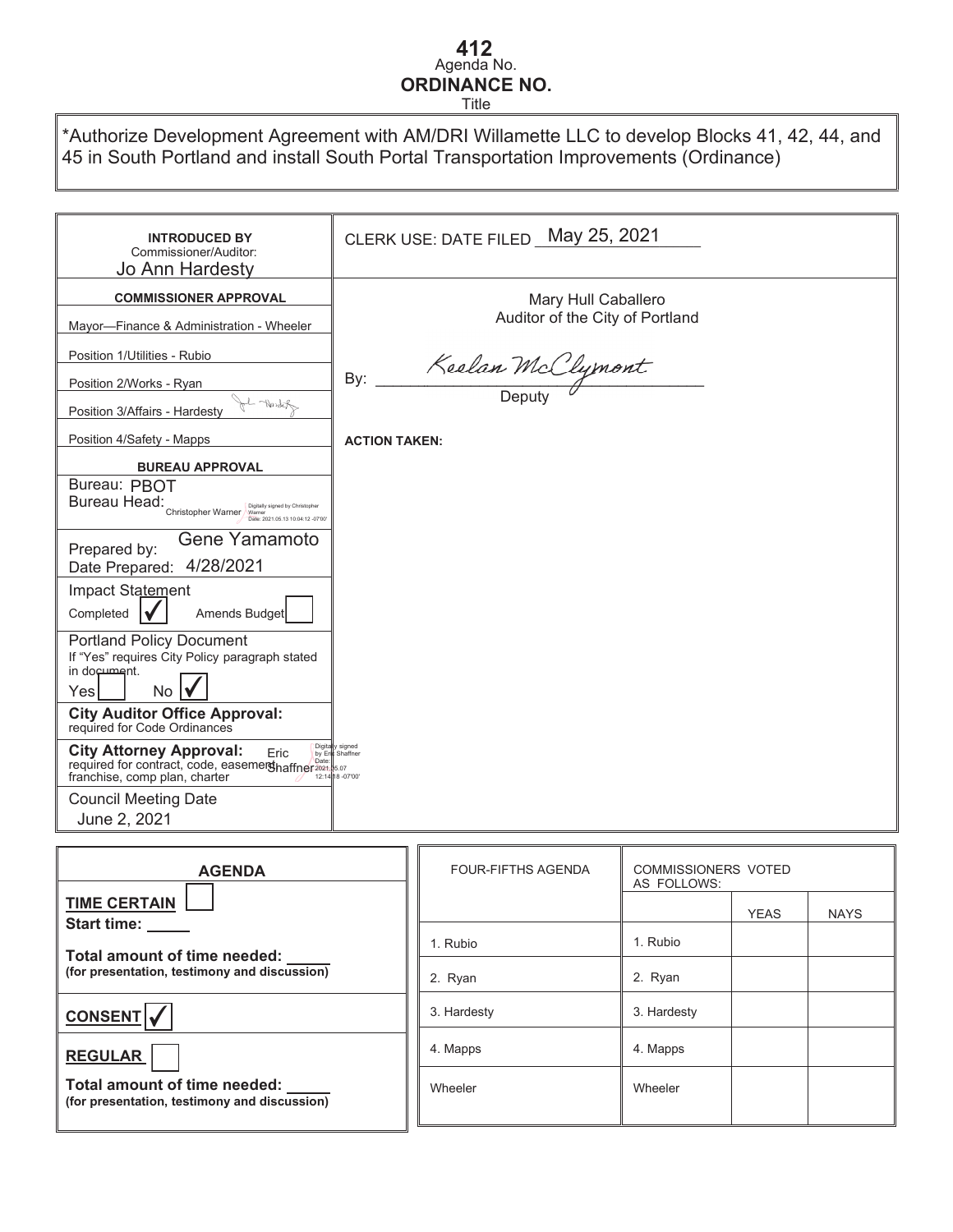#### **DEVELOPMENT AGREEMENT**

THIS DEVELOPMENT AGREEMENT (this "**Agreement**") is entered into as of \_\_\_\_\_\_\_\_\_\_ \_\_\_, 2021 (the "**Effective Date**") by and between **AM/DRI Willamette LLC**, a Delaware limited liability company ("**Developer**") and the **CITY OF PORTLAND**, a municipal corporation of the State of Oregon ("**City**"). Developer and City are sometimes referred to in this Agreement individually as a "**Party**" and collectively as "**Parties**."

#### **RECITALS**

A. Developer is the owner of certain real property in the City of Portland, Multnomah County, Oregon, more particularly described in that certain preliminary subdivision decision Case File No. LU 17-160442 LDS AD ("**Subdivision Approval**").

B. Developer intends to proceed with the subdivision development approved by the Subdivision Approval, which is the development of Blocks 41 (Lot 1), 42 (Lot 2), 44 (Lot 4), 45 (Lot 3), Tract A and Tract B (the "**Site**") for a mix of residential and retail uses along with greenway improvements, more particularly described in that certain design review with modifications, an adjustment and greenway approval in City Case File No. LU 20-102914 DZM AD GW (the "**Project**"). Attached as **Exhibit A** is a depiction of the Site.

C. The Subdivision Approval conditions of approval were based upon the phasing assumption that Blocks 41 (Lot 1) and 44 (Lot 4) would be developed as the first phase, followed by Blocks 42 (Lot 2) and 45 (Lots 3) as a second phase. Developer's phasing of the Project differs from the Subdivision Approval conditions and instead includes the following three phases: "**Phase 1**" includes Blocks 41 (Lot 1) and 42 (Lot 2); "**Phase 2**" includes two buildings on Block 45 (Lot 3); and "**Phase 3**" includes Block 44 (Lot 4).

D. The Subdivision Approval includes a certain condition of approval, which may be satisfied according to the terms of a development agreement between Developer and the City.

E. Developer and the City wish to enter into this Agreement for purposes of satisfying such condition of approval as more fully set forth in, and subject to the terms and conditions of, this Agreement.

#### AGREEMENT

NOW THEREFORE, in consideration of the foregoing Recitals, which are incorporated into the agreements of the Parties herein, and of the terms and conditions of this Agreement, the Parties agree as follows.

#### 1. **South Portal Transportation Improvements**.

1.1. **Description**. The Subdivision Approval, in condition C1, requires that prior to approval of building permits on Lots 2 (Block 42) and 3 (Block 45), the Developer must install a new traffic signal and reconfigure the intersection geometry and signal phasing at S Macadam and S Bancroft to allow the eastbound and westbound left turn movements to occur simultaneously, prohibit the eastbound through movement, and construct any improvements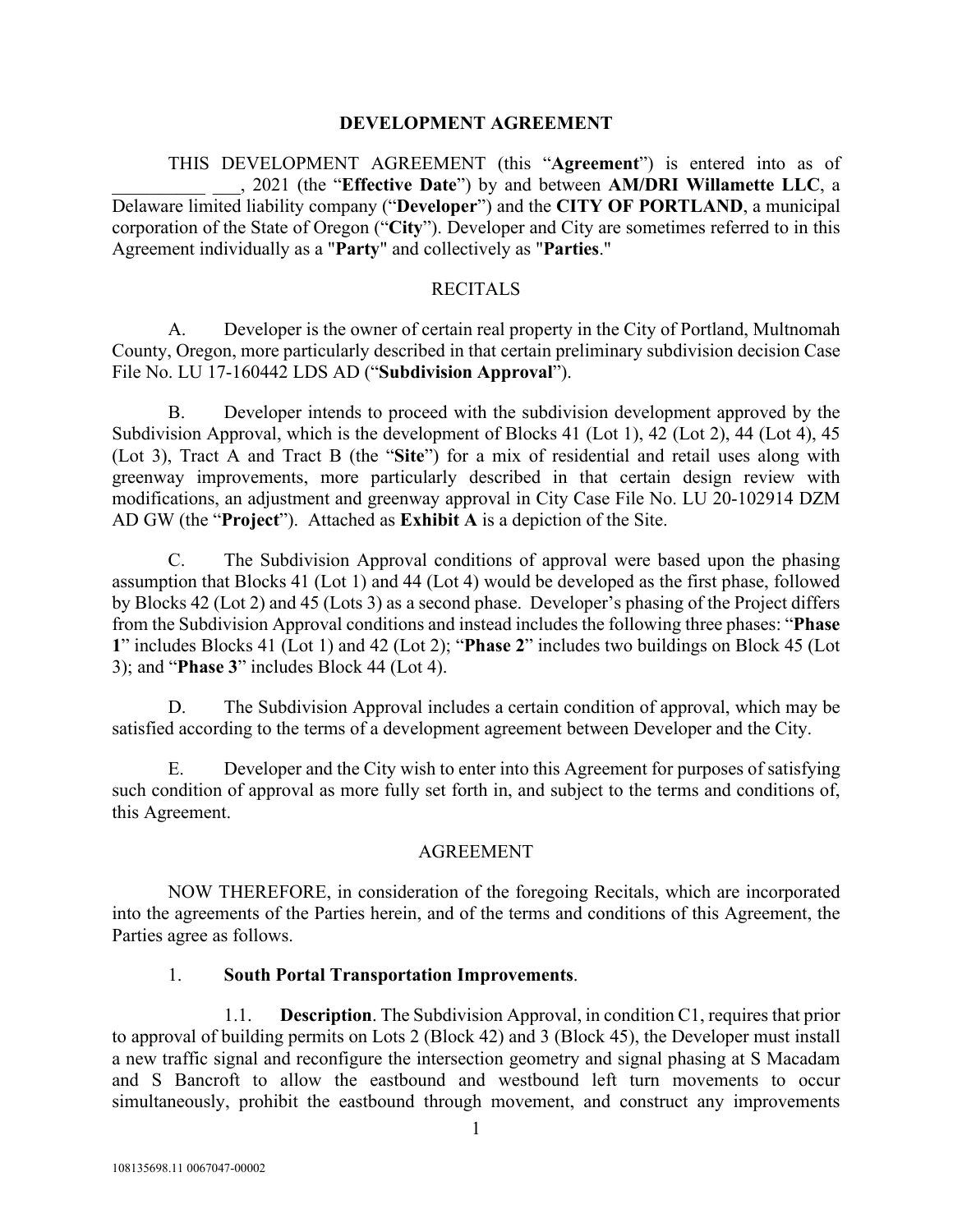necessary to accommodate a second eastbound left turn lane with a 75 foot long storage (initially to be striped as a single left turn lane), to the satisfaction of the City Engineer (such improvements, the "**South Portal Transportation Improvements**"). Condition C1 of the Subdivision Approval also provides that, alternatively, the Developer may execute a development agreement with the City, acting by and through its Bureau of Transportation ("**PBOT**"), that insures that the South Portal Transportation Improvements will be installed. The Parties intend and agree that this Agreement satisfies such condition.

1.2. **Design and Approval of Plans**. Developer shall be responsible for completing the design and plans for the South Portal Transportation Improvements. Developer has provided the City with partial plans and specifications for the South Portal Transportation Improvements (the "**Initial Plans and Specifications**"), and the City has approved such Initial Plans and Specifications. Developer will cause the final plans and specifications for the South Portal Transportation Improvements (the "**Final Plans and Specifications**"), including all construction drawings, to be prepared for review and approval by the City.

1.3. **Construction**. After the City's approval of the Final Plans and Specifications, Developer will construct the South Portal Transportation Improvements.

1.4. **Performance Guarantee**. Prior to issuance of the first building permit in Phase 2, Developer shall obtain approved 30% public works concept plans for the South Portal Transportation Improvements and Developer shall provide a performance guarantee as required by City Code guaranteeing performance of the South Portal Transportation Improvements. Once such performance guarantee is provided by Developer, completion of the South Portal Transportation Improvements will not be a condition of any Projects permits or approvals. With the exception of any applicable permit or Code enforcement requirements, recourse to the performance guarantee will be the City's sole and exclusive remedy for Developer's failure to timely construct the South Portal Transportation Improvements.

1.5. **Transportation SDC Credit**. Developer will seek approval for immediate transportation system development charge ("**TSDC**") credit for the full anticipated cost of designing, constructing, and installing the South Portal Transportation Improvements (including, without limitation, hard construction costs and soft costs, e.g. without limitation, design fees, traffic consultant fees, development fees and civil engineering fees; environmental remediation costs and/or right of way acquisition costs) (the "**TSDC Credit**"), and will seek a subsequent adjustment based upon actual costs following completion of the South Portal Transportation Improvements ("**TSDC Completion Adjustment**"). The City will review receipts for actual costs submitted by the Developer after construction of the South Portal Transportation Improvements is complete, and provide for a subsequent adjustment in accordance with City Code.

1.5.1. **Qualified Public Improvement**. City and Developer agree and specifically provide that the South Portal Transportation Improvements are capital improvements listed on the City's TSDC Project List, are not located on or contiguous to the Site, and are intended to be a "qualified public improvement" as defined in PCC 17.15.020.II. This Section does not entitle Developer to any grant of a TSDC Credit. The eligibility for such a TSDC Credit associated with any Project will be determined pursuant to the standards and process in PCC Chapter 17.15.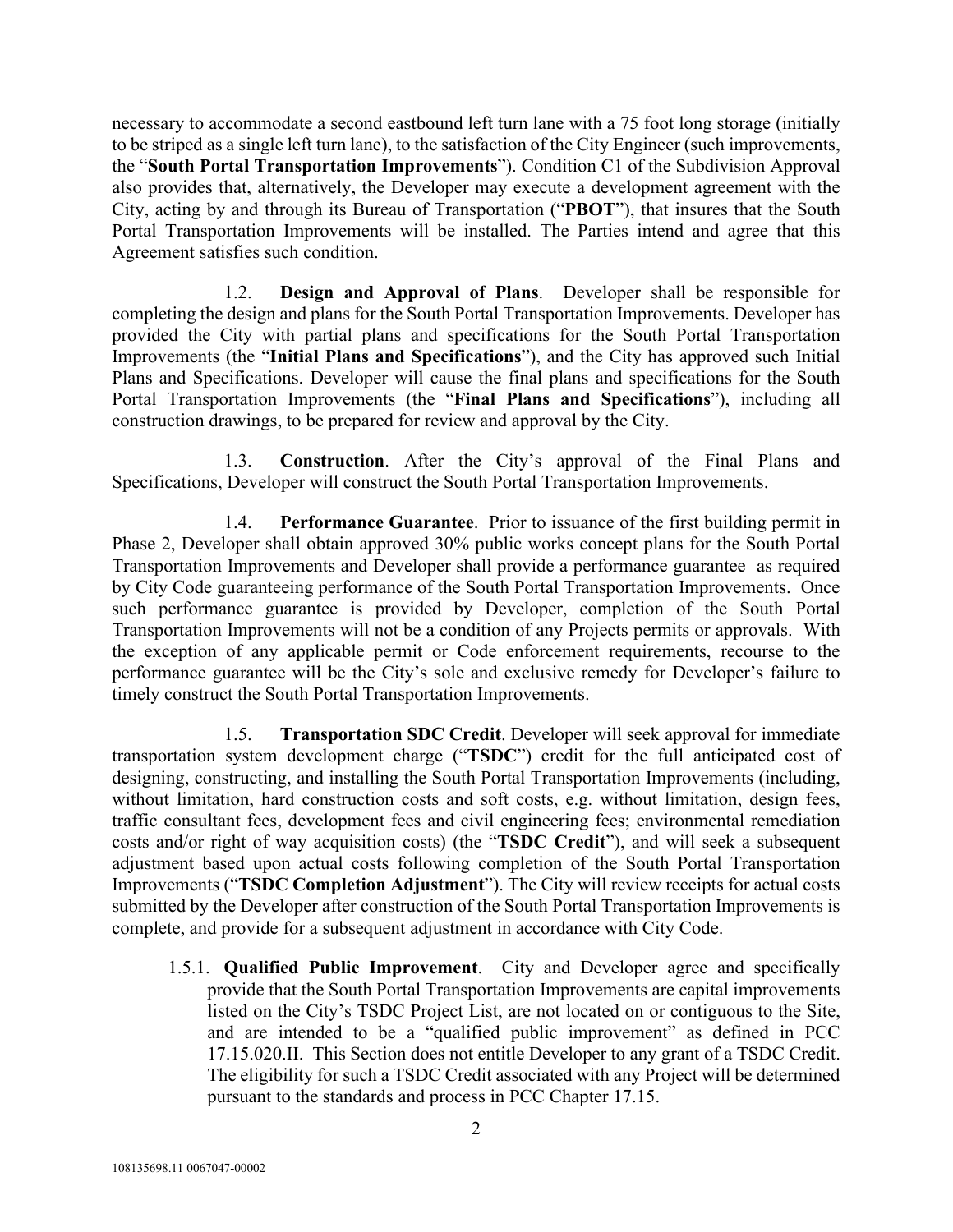1.5.2. **TSDC Credits Available for Entire Project.** City and Developer agree and specifically provide that the "initial development site" for "New Development" as described in PCC 17.15.060.A.3 is intended to include the entire Site so that TSDC Credit is available to each phase of the Project. The City may provide TSDC Credit prior to construction of the South Portal Transportation Improvements as long as all conditions set in PCC 17.15.060.A.2.b are met.

1.6 **Right-of-Way Acquisition**. Notwithstanding any other provision of this Agreement, all required construction and installations for the South Portal Transportation Improvements will be made within existing rights-of-way or walkway easements.

2. **Notices**. All notices given under this Agreement shall be in writing and may be delivered by personal delivery, by courier service, or by deposit in the United States Mail, postage prepaid, as certified mail, return receipt requested, and addressed as follows:

If to Developer:

AM/DRI Willamette, LLC Attn: Matt Segrest 3012 Fairmount Street, Suite 100 Dallas, Texas 75201 Phone: (469) 941-4510 Facsimile: (469) 941-4505

With a copy to:

Stoel Rives LLP Attn: Dana Krawczuk 760 SW 9th Avenue, 30th Floor Portland, OR 97205 Phone: (503) 294-9218 Facsimile: (503) 220-2480

If to City:

Portland Bureau of Transportation 1120 SW 5th Ave, Suite 1331 Portland, OR 97204 Phone: (503) 823-5185 Facsimile: (503) 823-7576

Notices shall be deemed received by the addressee upon the earlier of actual delivery or refusal of a party to accept delivery thereof. The addresses to which notices are to be delivered may be changed by giving notice of such change in address in accordance with this notice provision.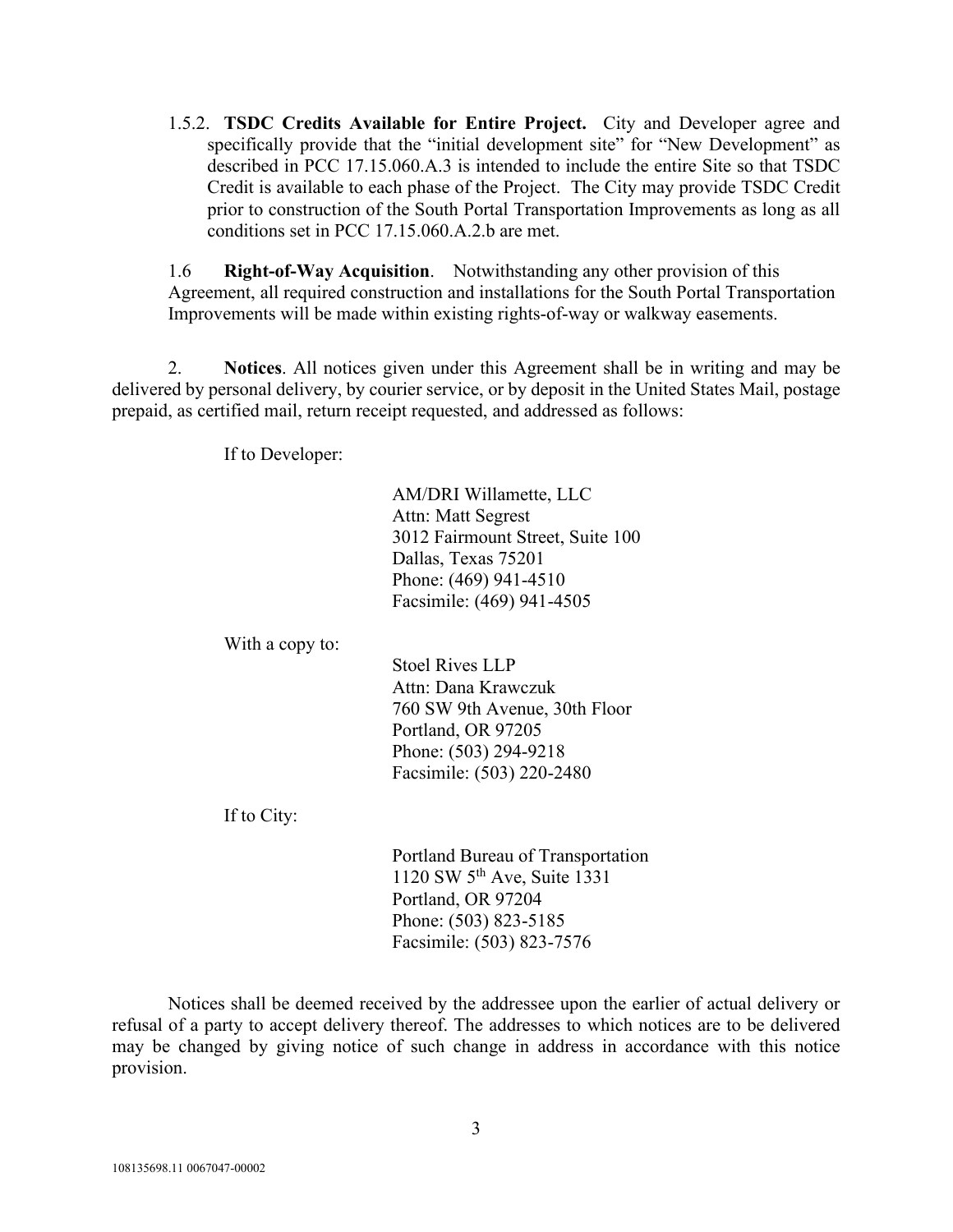3. **No Obligation to Develop**. Notwithstanding any provision of this Agreement, Developer's agreements in this Agreement are not to be construed as obligations to develop all or any part of the Project, but rather as the terms under which Developer may satisfy certain conditions of approval of the Subdivision Approval.

4. **Calculation of Time**. Unless referred to as "business days," all periods of time shall include Saturdays, Sundays, and Legal Holidays. However, if the last day of any period falls on a Saturday, Sunday, or legal holiday, then the period shall be extended to include the next day which is not a Saturday, Sunday, or Legal Holiday. "**Business days**" shall mean Monday through Friday, and "**Legal Holiday**" shall mean any holiday observed by the State of Oregon.

5. **City Approvals or Consents**. Whenever Developer requests an approval, consent or decision from the City in accordance with this Agreement and the Portland City Code does not require action in a specified period of time, the City agrees to respond to such request as quickly as is reasonably possible, in the judgment of the City. If the City responds with a disapproval, it will provide each specific reason for such disapproval so as to allow Developer to address such items in a timely manner.

6. **Force Majeure and Third Party Delay**. If a Party is delayed in its ability to satisfy an obligation or condition of this Agreement by a Force Majeure Event or Third Party Delay, each as defined below, then the date for performance of such obligation or satisfaction of such condition shall be deferred for the period that such Force Majeure Event or Third Party Delay continues to delay such performance or satisfaction. As used in this Agreement, "**Force Majeure Event**" means the occurrence of an event beyond the reasonable control of the Party claiming such delay, including, without limitation, strikes, lockouts, labor troubles, inability to procure materials, failure of power, restrictive governmental laws or regulations, permitting delays, riots, insurrection, war, epidemic, pandemic, severe weather, and/or acts of God. As used in this Agreement, "**Third Party Delay**" means failure by the other Party to timely perform according to any timelines required under this Agreement.

7. **Partial Invalidity**. If any provision of this Agreement is held to be invalid or unenforceable, the remainder of this Agreement, and the application of such provision to persons or circumstances other than those to which it is held invalid or unenforceable, shall not be affected thereby, and each provision of this Agreement shall be valid and enforceable to the fullest extent permitted by law. If a material provision of this Agreement is held invalid or unenforceable such that a Party does not receive the benefit of its bargain, then the other Parties shall renegotiate in good faith terms and provisions that will effectuate the spirit and intent of the Parties' agreement herein.

8. **Headings**. The section headings in this Agreement are for convenience in reference and are not intended to define or limit the scope of any provision of this Agreement.

9. **Counterparts**. This Agreement may be executed in counterparts, including by electronic means, each of which shall be deemed to be an original, and such counterparts shall constitute one and the same instrument.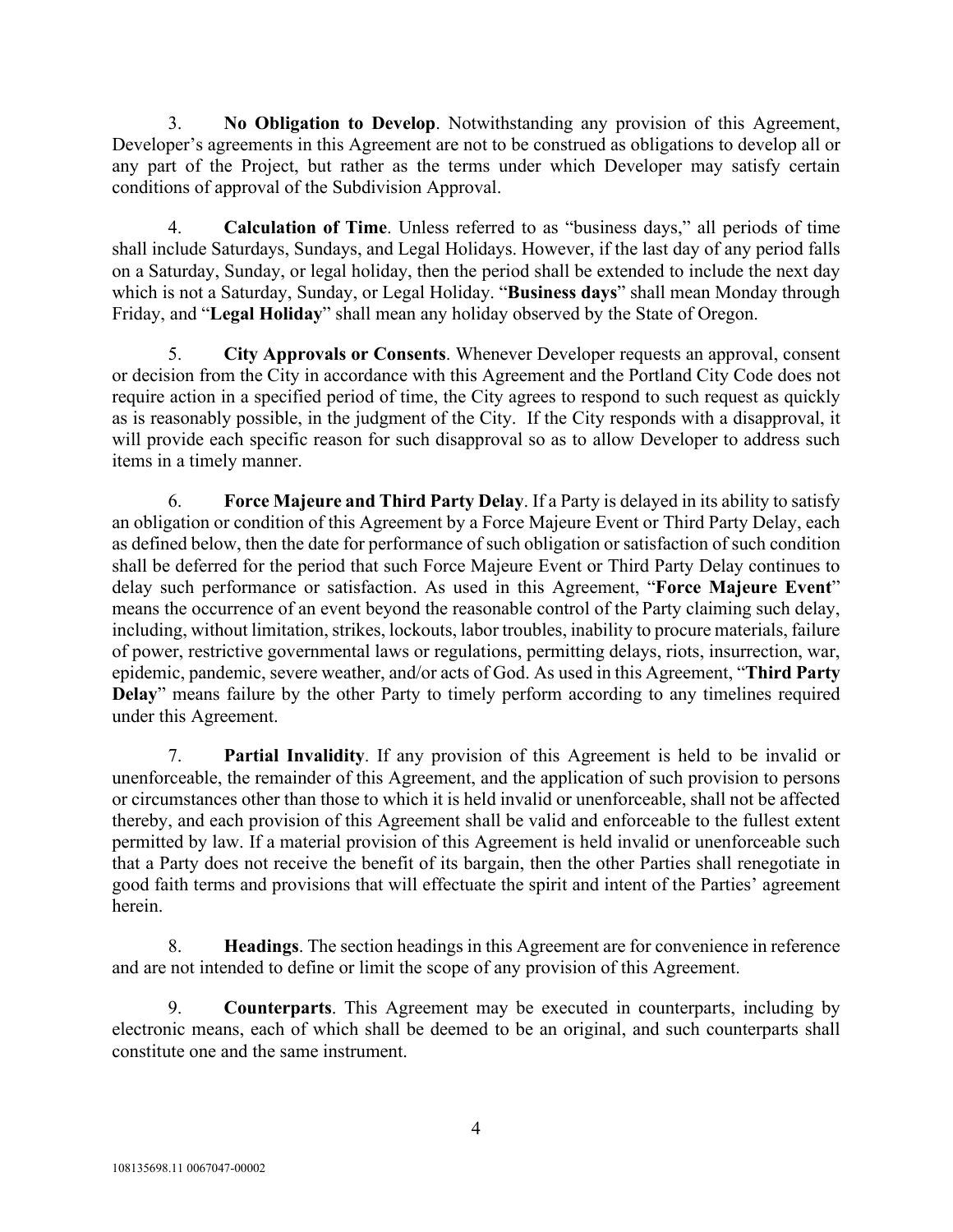10. **Entire Agreement**. This Agreement constitutes the entire agreement between the Parties as to the condition of approval for the Subdivision Approval.

11. **Amendments**. This Agreement may be amended only by a writing executed by the Parties.

12. **Successors and Assigns**. The terms and conditions of this Agreement shall extend to Developer's successors-in-interest of the Parties, including the transferees and assignees.

13. **Interpretation of Agreement and Status of Parties**. This Agreement is not intended to and does not override any provision of City Code. In case of conflict between a term of this Agreement and a provision of City Code, City Code will prevail. This Agreement is the result of arm's-length negotiations between the Parties, each with benefit of legal counsel, and shall not be construed against any Party by reason of its preparation of this Agreement. Nothing contained in this Agreement shall be construed as creating the relationship of principal and agent, partners, joint ventures, or any other similar relationship between the Parties.

14. **Capacity to Execute**. The Parties each warrant and represent to the other that this Agreement constitutes a legal, valid, and binding obligation of that Party. Without limiting the generality of the foregoing, each Party represents that its governing authority and, in the case of City, the Portland City Council, has authorized the execution, delivery, and performance of this Agreement by it. The individuals executing this Agreement warrant that they have full authority to execute this Agreement on behalf of the entity for whom they purport to be acting. Each Party represents to the other that neither the execution and delivery of the Agreement, nor the consummation of the transactions contemplated hereby will violate any constitution, statute, regulation, rule, injunction, judgment, order, decree, ruling, charge, or other restriction of any government, government agency, or court to which it is subject or any provision of its charter or bylaws; or conflict with, result in a breach of, or constitute a default under any other agreement to which it is a party or by which it is bound. No Party needs to give any notice to, make any filing with, or obtain the consent of any other entity or person to consummate the transactions contemplated by this Agreement other than recording of instruments as contemplated by this Agreement or any agreements ancillary thereto.

# [SIGNATURE PAGES FOLLOW]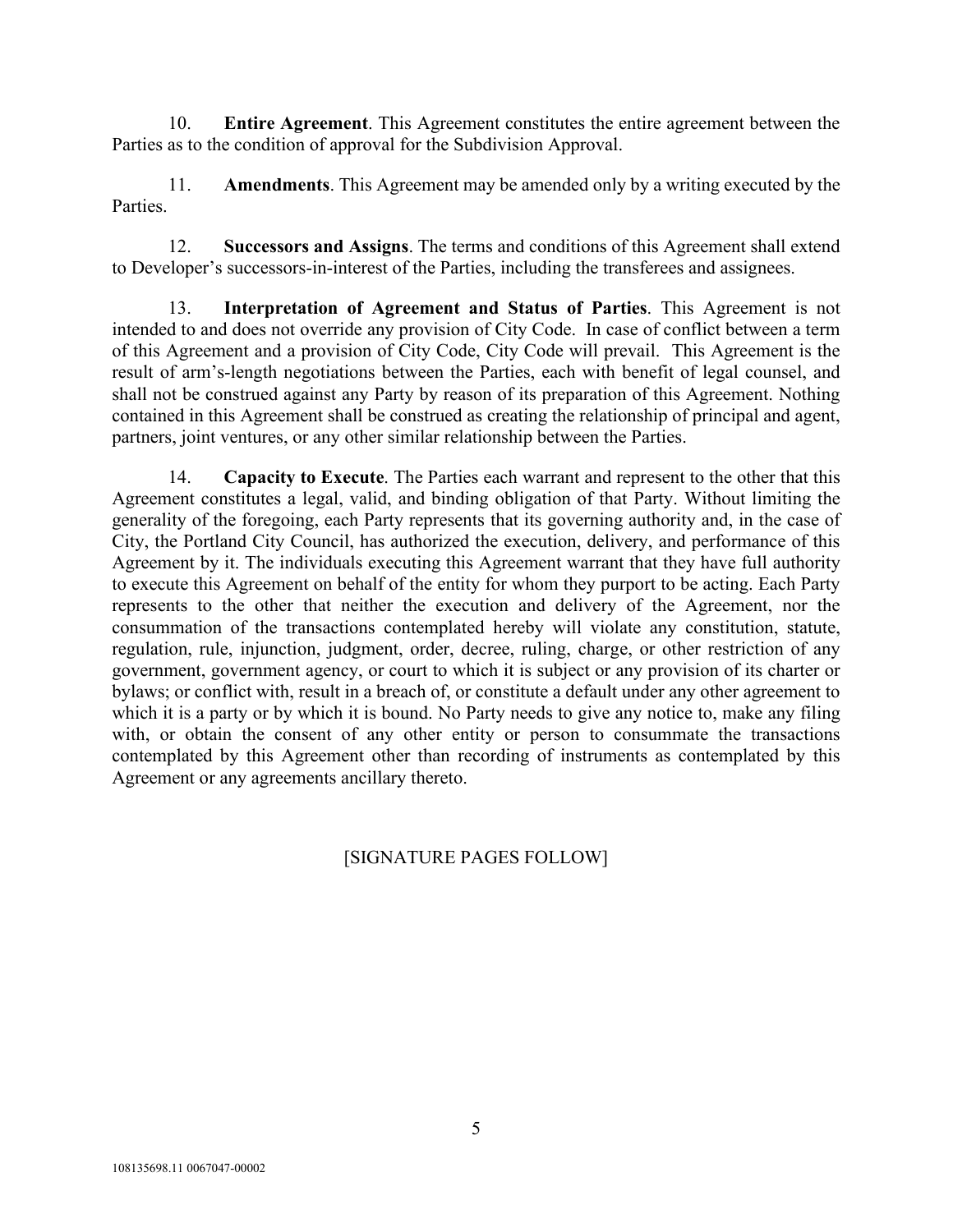THIS DEVELOPMENT AGREEMENT has been duly executed by the Parties as of the Effective Date.

| <b>DEVELOPER:</b>            | CITY:                |
|------------------------------|----------------------|
| <b>AM/DRI Willamette LLC</b> | City of Portland     |
| By: $\qquad \qquad$          | By:                  |
| Name:                        | Name:                |
| Title:                       | Title:               |
|                              | Approved as to form: |
|                              |                      |

City Attorney for the City of Portland

 $\mathcal{L}$  , which is a set of the set of the set of the set of the set of the set of the set of the set of the set of the set of the set of the set of the set of the set of the set of the set of the set of the set of the s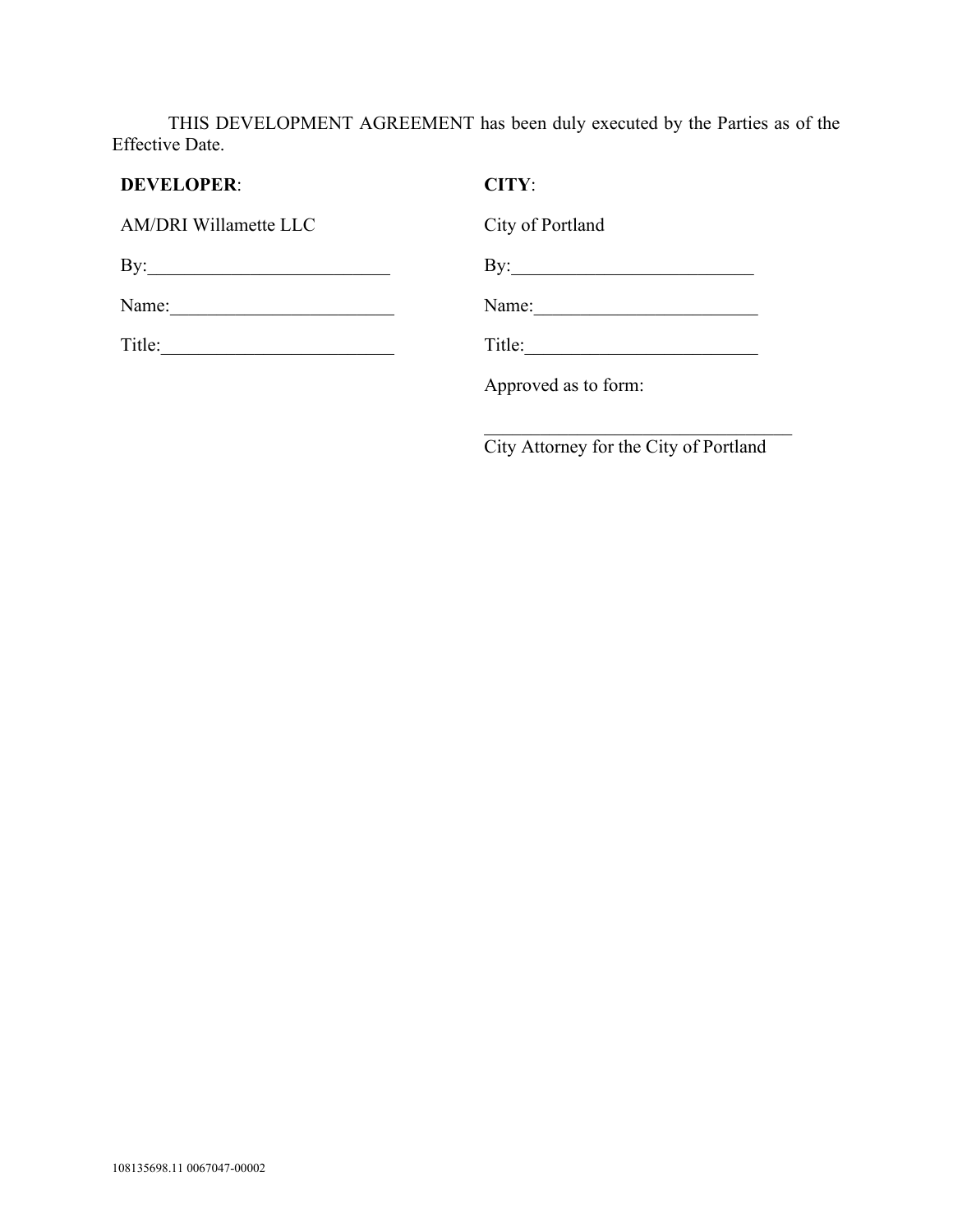# **Exhibit A**

#### **Depiction of the Site**